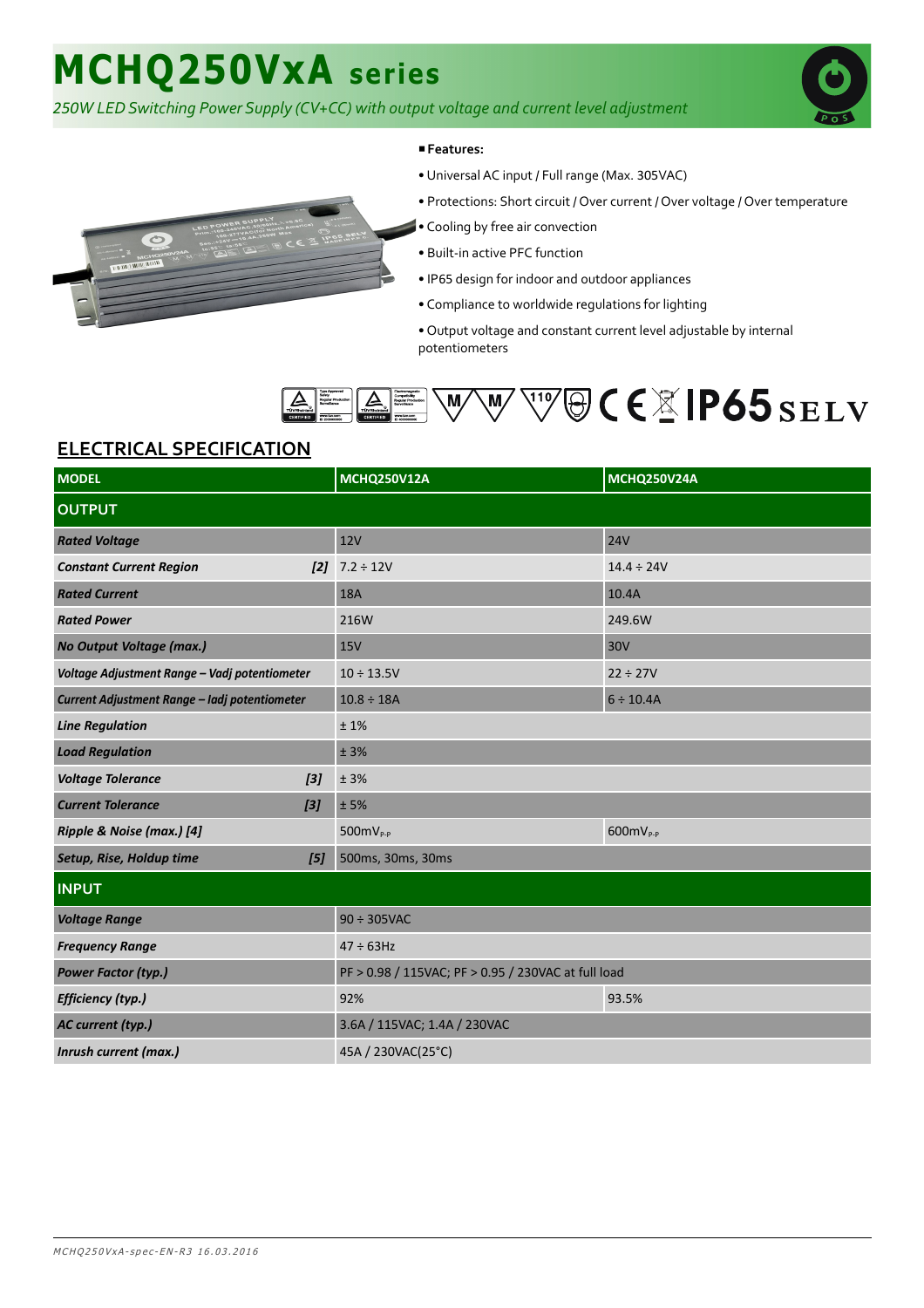# **MCHQ250VxA series**

*250W LED Switching Power Supply (CV+CC) with output voltage and current level adjustment*



| <b>PROTECTIONS</b>                      |                                                                                                                                    |                 |  |
|-----------------------------------------|------------------------------------------------------------------------------------------------------------------------------------|-----------------|--|
| <b>Over Current</b>                     | Range: 110 ÷ 160%                                                                                                                  |                 |  |
|                                         | Type: constant current limiting to 60% rated voltage next hiccup mode. Recovers<br>automatically after fault condition is removed. |                 |  |
| <b>Short Circuit</b>                    | Type: hiccup mode. Recovers automatically after fault condition is removed.                                                        |                 |  |
| <b>Over Voltage</b>                     | <b>Max. 18V</b>                                                                                                                    | <b>Max. 35V</b> |  |
|                                         | Type: shut down output voltage. Re-power on to recovery.                                                                           |                 |  |
| <b>Over Temperature</b>                 | Range: 110°C ± 10°C                                                                                                                |                 |  |
|                                         | Type: shut down output voltage. After temperature goes down re-power on to recovery.                                               |                 |  |
| <b>WORKING ENVIRONMENT</b>              |                                                                                                                                    |                 |  |
| <b>Working Temperature</b>              | -40°C ÷ 70°C (refer to Derating Curve)                                                                                             |                 |  |
| <b>Working Humidity</b>                 | 15 $\div$ 95% RH non-condensing                                                                                                    |                 |  |
| <b>Storage Temperature and Humidity</b> | -40°C ÷ 80°C, 10 ÷ 95% RH non-condensing                                                                                           |                 |  |
| <b>Temperature Coefficient</b>          | $\pm$ 0.05% / °C (-10°C ÷ 45°C)                                                                                                    |                 |  |
| <b>Vibration</b>                        | 10 ÷ 500Hz, 2G, 10min / cycle, period 30min. each along X, Y, Z axes                                                               |                 |  |
| <b>SAFETY AND EMC REGULATIONS</b>       |                                                                                                                                    |                 |  |
| <b>Safet Standards</b>                  | Compliance to EN61347-1, EN61347-2-13                                                                                              |                 |  |
| <b>Withstand Voltage</b>                | IN/OUT: 5.3kVDC/1min                                                                                                               |                 |  |
| <b>Isolation Resistance</b>             | IN/OUT; IN/GND; OUT/GND: 50ΜΩ/500VDC/25°C/70%                                                                                      |                 |  |
| <b>EMC</b> Emission                     | Compliance to EN55015                                                                                                              |                 |  |
| <b>EMC Immunity</b>                     | Compliance to EN61547; EN61000-4-2, -3, -4, -5, -6, -8, -11; EN55024                                                               |                 |  |
| <b>Harmonic Current</b>                 | Compliance to EN61000-3-3; EN61000-3-2 class C ( ≥ 100% load)                                                                      |                 |  |
| <b>OTHERS</b>                           |                                                                                                                                    |                 |  |
| <b>MTBF</b>                             | 225 000h MIL-HDBK-217F (25°C)                                                                                                      |                 |  |
| <b>Dimensions</b>                       | 226 x 73.5 x 38.5mm (L x W x H)                                                                                                    |                 |  |
| <b>Weight and Packing</b>               | 1.1kg; 10pcs./box; box weight and dimensions: 11.6kg, 28 x 22.9 x 27cm                                                             |                 |  |

*1. All parameters NOT specially mentioned are measured at 230VAC input, rated load and 25°C of ambient temperature.*

*2. Constant current operation region is within announced range. This is the suitable operation region for LED related applications, but please reconfirm special electrical requirements for some specific system design.*

*3. Tolerance incudes set up tolerance, line regulation and load regulation.*

*4. Ripple & noise are measured at 20MHz of bandwidth by using a 12" twisted pair-wire terminated with a 0.1μF i 47μF parallel capacitor.*

*5. Setup and rise time is measured from 0 to 90% rated output voltage.*

*6. Power supply is considered as a component that will be operated in combination with final equipment. Since EMC performance will be affected by the complete installation, the final equipment must be re-qualify to comply with EMC Directives.*